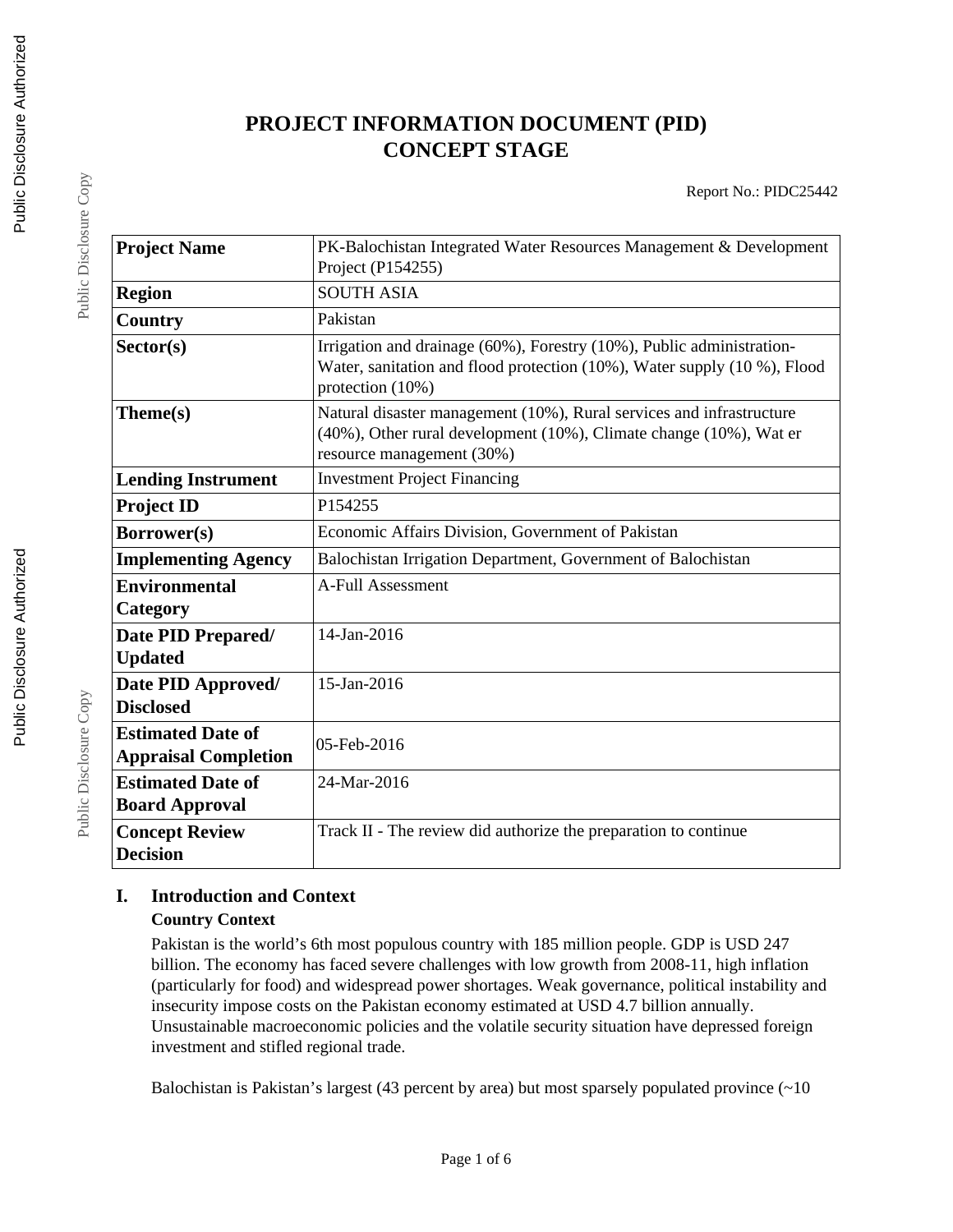million inhabitants). It borders Afghanistan and Iran and has  $\sim$  1,000 km of coastline extending much of the way to the strategically important Straits of Hormuz; it is thus well-situated for trade with Afghanistan, Central Asia, Iran and Persian Gulf countries. The province has huge deposits of coal, natural gas, oil, iron, gold and precious stones. Its strategic location and extensive natural resources make it a focus for conflict and power politics. In spite of its size, location and resources, Balochistan is Pakistan's least developed province. An estimated 47 percent of people live below the official poverty line (cf 33 percent nationally), annual per capita GDP is less than 60 percent of the national average, the literacy rate is 50 percent (cf 58 percent nationally) and less than 15 percent of people have access to clean water. Security difficulties cause a substantial "brain drain", and together with the sparse population and lack of infrastructure, mean the cost of delivering goods and services is very high. These factors coupled with limited investment and an absence of coordinated economic policy have led to economic stagnation in recent decades.

#### **Sectoral and Institutional Context**

Water is critical to the Pakistan economy, including for agriculture (22 percent of GDP and 45 percent of jobs) where irrigation represents 93 percent of total water use. In global terms however, Pakistan has low water availability per capita (~1,250 m3/year), high variability in water availability (within and between years) and very low water storage capacity (~12 percent of mean annual flow). The Indus River and associated alluvial groundwater systems are Pakistan's main sources of water, and most of the population and the majority of irrigated agriculture is found on the Indus Plain. The Indus Basin Irrigation System is the largest irrigation system in the world, and IBIS and hydropower development in the upper basin are the focus of most of water management and water policy debate in the country.

The Federal Ministry of Water and Power is responsible for water resources management and development at a national level. While there are relatively stable arrangements in place for the management of the Indus River (both internationally and nationally), there is no national water policy framework and no coordinated approach to guide the development and increasing critical reforms in the sector required to underpin national economic growth. A National Water Policy was drafted several years ago, but it is only very recently that the government is again considering how to progress in this sector. As in many federated systems, the Pakistan Constitution assigns policy and planning responsibilities for water to the provinces and irrigation and drainage are managed at this level; the Provincial Irrigation and Drainage Authority Act provides a framework for the establishment of provincial authorities, water boards and farmer organizations.

#### Balochistan Water Sector

Balochistan however, is different from the rest of Pakistan. Less than 40 percent of its available water is from the Indus River, and this fraction is only available to around 5 percent of the area of the province given the challenges of topography. Inadequate water distribution infrastructure means that less than half of the water available to Balochistan from the Indus is utilized. The largest usable water resource for the province is internal floodwater generated from intense but highly episodic rainfall that given the lack of significant water storage is harnessed for irregular "spate irrigation". Spate irrigation in the province is however, generally poorly managed and reliant on inadequate infrastructure meaning it is both relatively inefficient and unproductive. The nature of the climate also means that both extended droughts and destructive flash floods are relatively common, and are expected to worsen with future climate change. Groundwater is a small fraction of the overall resource but its comparative reliability means it is in high demand. In the absence of regulation or coherent management, groundwater that has fueled horticultural development (the most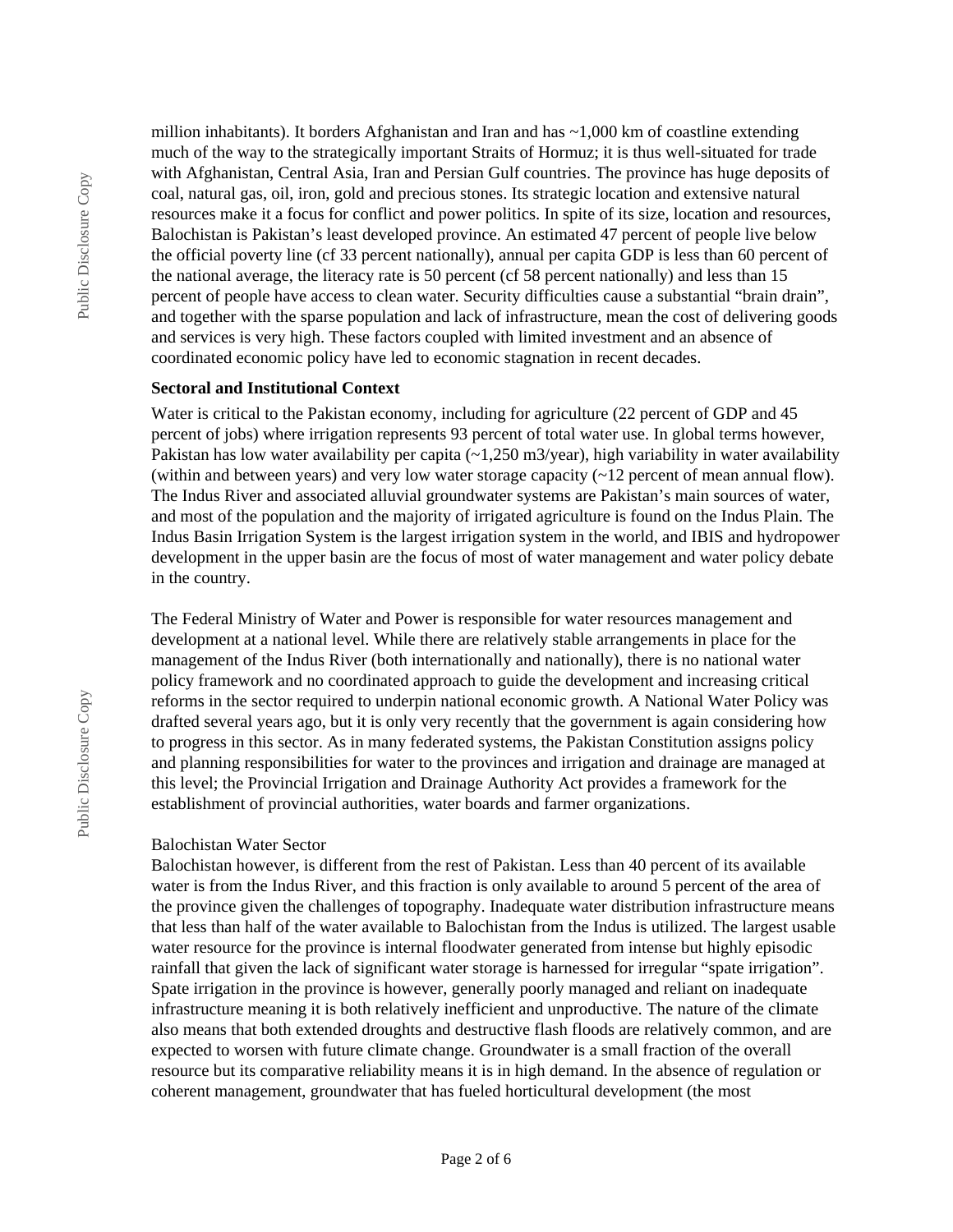economically important component of agriculture in Balochistan) and that supports most urban areas has been over-abstracted leading to major declines in groundwater levels.

In spite of its considerable mineral and energy resources and lack of reliable water, weak governance and a lack of investment mean the province is still highly dependent on agriculture (60 percent of provincial GDP and 67 percent of labor). Recent economic growth has been largely driven expansion of tube-well irrigation for high-value agriculture, especially horticulture (key agricultural products include wheat, apples, grapes, vegetables, barley, milk and meat). The majority of the rural poor in the Balochistan however, depend on unreliable surface water irrigation (either spate irrigation or rainfall harvesting), or livestock-based production across the extensive but relatively unproductive rangelands of the province.

While per capita water availability in Balochistan is well above the national average, this simply reflects the low population. Variability in water availability is far higher than the national average and per capita water storage is only 20 percent of the (grossly inadequate) national value. As a consequence, Balochistan is the least water-secure province in Pakistan, the most at risk from climate change, and the least able to cope with water-related development challenges. In the current context improving rural livelihoods and stimulating economic growth require vastly improved management of the scarce water resources of the province.

#### Balochistan Water Institutions

Water management in Balochistan is the responsibility of the Irrigation Department. The Balochistan Irrigation and Drainage Authority Act (1997) transformed the Irrigation Wing of the department into an autonomous authority for development and management of irrigation, drainage and flood control infrastructure. This Authority is responsible for making the irrigation and drainage network sustainable and for ensuring equitable distribution of irrigation water. It works to improve the efficiency of water utilization and to minimize drainage surplus, and has powers under the Canal and Drainage Act and under the Balochistan Groundwater Rights Administration Ordinance (1978, amended in 2000) to formulate and implement water policy.

The Balochistan Water Users' Association Ordinance (1981) provides for the formation, operation and promotion of WUAs in the province; it makes it obligatory for farmers to organize themselves into WUAs for collective action including watercourse rehabilitation and ongoing maintenance. The Ordinance however, is only applicable to canal irrigation systems and not to the more widespread small-scale irrigation schemes operated by farmer organizations. Some limited efforts have been made to establish functioning WUAs outside canal irrigation areas, but much further effort is required to move towards provision of labor, cost-sharing, O&M cost-recovery and transferal of operation of local schemes to community groups. Women have very limited involvement in WUAs given the strict separation of men and women in most of rural Balochistan, the low social and economic status of most rural women, and their restricted mobility and lack of decision-making authority. In the long-term, finding appropriate entry points for changing the perceptions in rural Balochistan on the roles and abilities of women in general, and the opportunities for their contributions to improved community water management, will be critical.

#### Balochistan Water Policy

In 2006 the Government of Balochistan adopted an IWRM Policy developed with ADB-supported technical assistance. The policy describes the provincial situation of severe water scarcity, inefficient and profligate usage, prolonged droughts and the dire consequences for rural livelihoods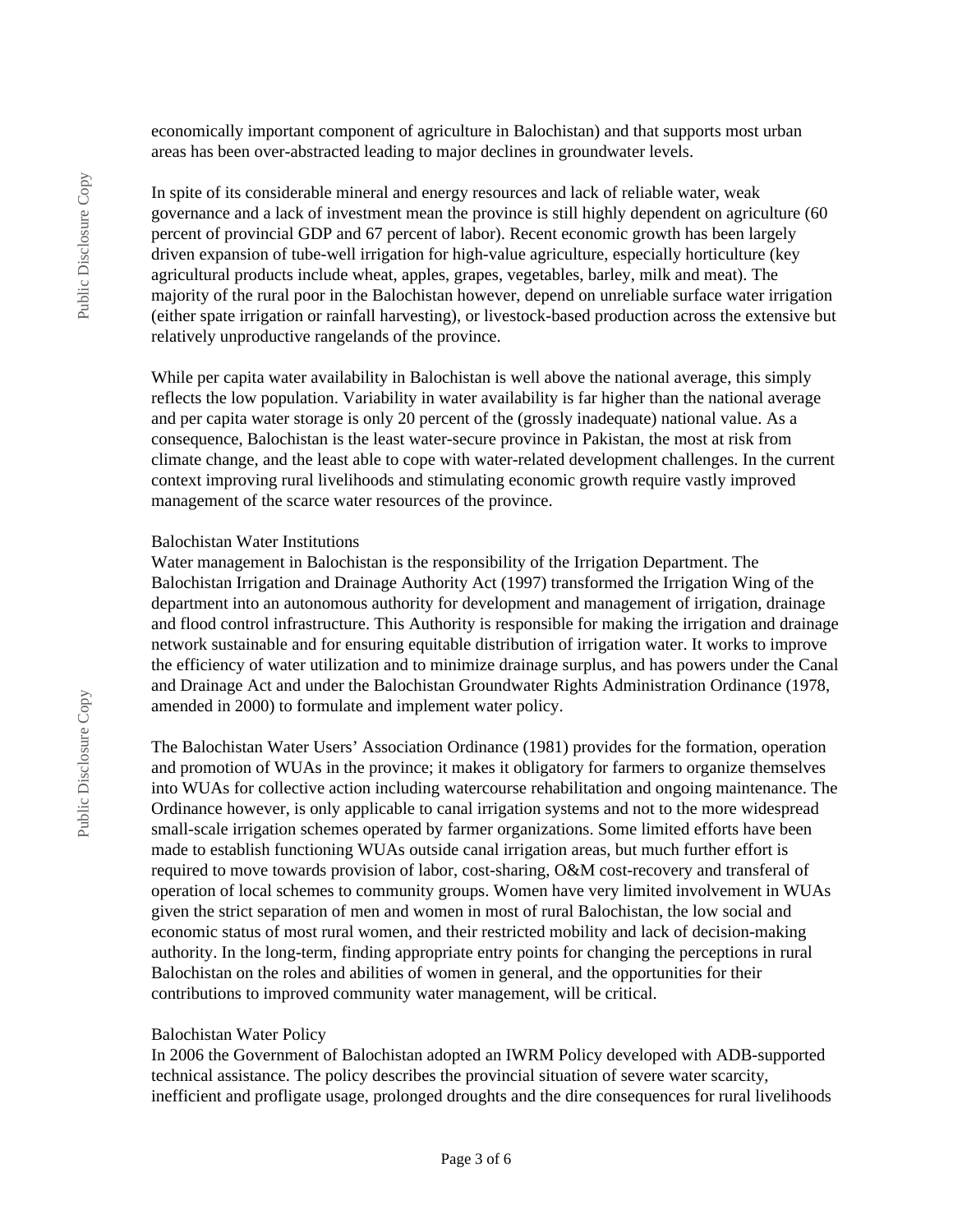and economic growth. It is organized into 16 "thrust areas" for improving and sustaining the management of surface and groundwater resources. The policy identifies numerous studies required to fill important knowledge gaps, critical capacity gaps, regulatory reforms and institutional reforms. While useful progress has been made in the last decade with outside assistance in undertaking many of the identified studies, the fundamental required changes identified in the policy have not been tackled. The primary reasons for the lack of substantive progress are (i) the lack of any national framework or national political push for water sector reform, (ii) the highly political nature of water in the province and the lack of real political will and (iii) the lack of technical and policy capacity within government to change from within. Recent relative improvements in the security situation and political stability, together with the relative success of the recently completed Balochistan Small Scale Irrigation Project (BSSIP) that trialed irrigation aspects of the IWRM Policy in the Pishin Lora River Basin, have significantly increased the government appetite for tackling water reform. As noted earlier, there is also now a changing mood and perspective at the national level that can provide encouragement and stronger direction to the provincial process. The key issues identified in the IWRM Policy that will be targeted through this project include: (i) establishing adequate and reliable water data, (ii) improving coordination between the water and agricultural sectors, (iii) adopting an integrated approach to project formulation and to project M&E, (iv) improving irrigation water use efficiency, (v) improving groundwater recharge through watershed management and water conservation, and (vi) ensuring effective participation of water users and other stakeholders in water management. These will provide a solid foundation for the longer-term reforms required, a road-map for which will be developed during the project.

#### **Relationship to CAS**

The Project will contribute to result areas 2 and 3 in the Pakistan CPS including Outcome 2.2: Increased Productivity in Farms in Selected Irrigation Scheme (which includes prioritizing water resource management and community water supply) and Outcome 3.3: Increased Resilience to Disasters in Targeted Regions (which includes improved management and increased protection). In addition, the CPS stresses the importance of climate change resilience to Pakistan under the crosscutting area of Climate Change Adaptation and Mitigation in Public and Private Sectors, focusing on energy, water and agriculture investments.

### **II. Proposed Development Objective(s)**

#### **Proposed Development Objective(s) (From PCN)**

To improve water resources monitoring and management by the Balochistan Irrigation Department, and to increase adoption of water-efficient practices and technologies by water users in targeted communities, in focused areas of the Nari and Porali basins of Balochistan.

#### **Key Results (From PCN)**

Progress towards achieving the PDO will be measured by the following key performance indicators: (i) direct project beneficiaries  $\left(\frac{20}{500}\right)$ , of which female (50%); (ii) River basin information systems developed and actively maintained by relevant agencies; (iii) water users adopting new/ improved irrigation and drainage services (~38,000); (iv) farm households adopting improved agricultural technologies (~16,000) and (v) people better protected from floods (~82,000).

### **III. Preliminary Description**

**Concept Description**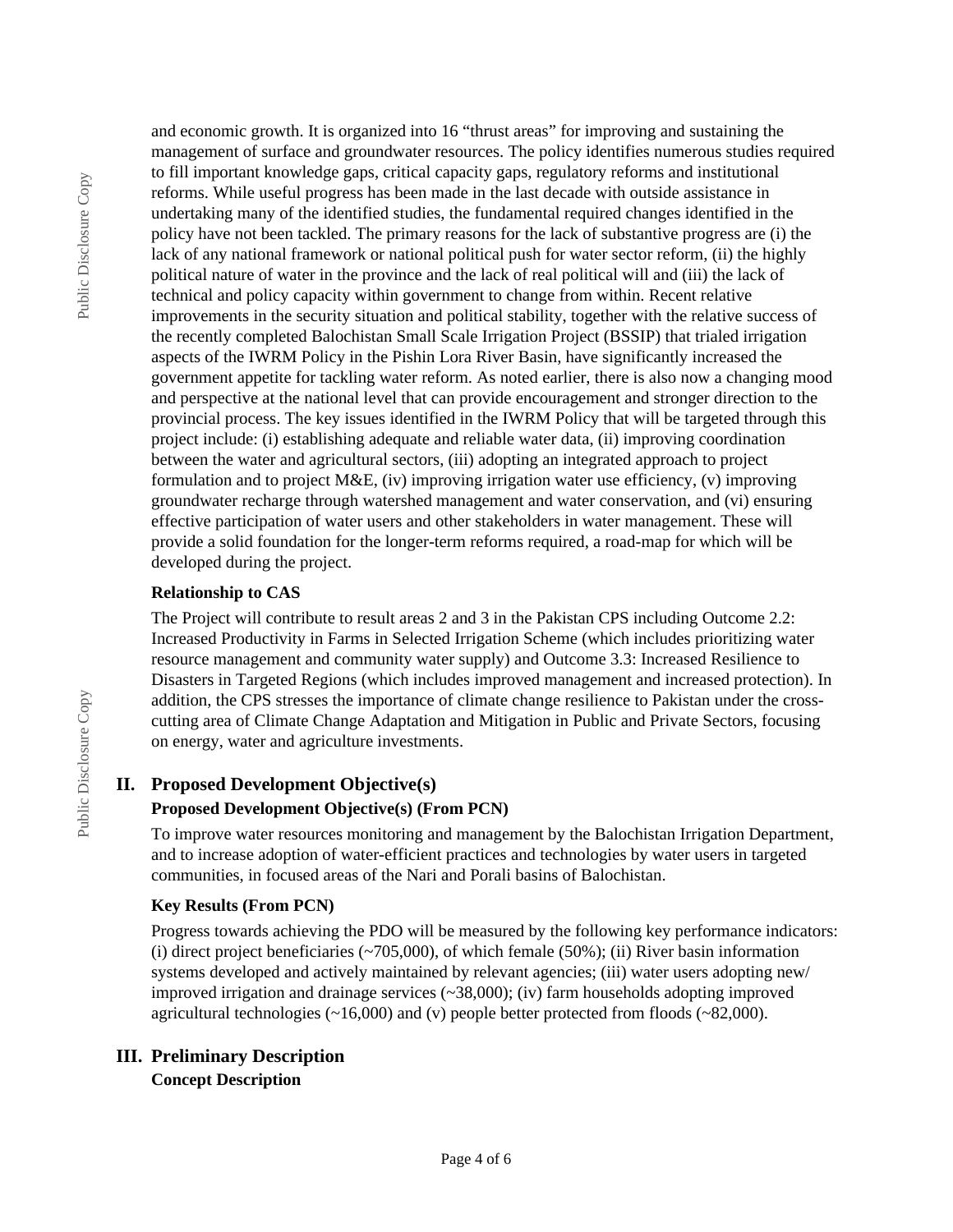The Project will improve water resource management through promotion of integrated river basin management to equitably distribute water for economic development, environmental sustainability and improved livelihoods. Integrated river basin management informed by stakeholder participation and scenario assessments for alternative climate change futures will guide equitable water distribution for sustainable growth. The Project will focus on improved water use efficiency in agriculture (the highest and most inefficient use sector). In a water-scarce province water savings will become increasingly important given expected reductions in availability under future climate change.

The Project will begin developing the professional and institutional capacity for IWRM and will support the collection, management and use of hydromet data. The core of the Project however, will be quick-impact sub-projects implemented with active participation of beneficiaries, to address current deficiencies in irrigation (both infrastructure and on-farm water management) and water supply and current problems of flood damage and watershed degradation.

| <b>Safeguard Policies Triggered by the Project</b> | Yes | N <sub>0</sub> | <b>TBD</b> |
|----------------------------------------------------|-----|----------------|------------|
| Environmental Assessment OP/BP 4.01                | x   |                |            |
| Natural Habitats OP/BP 4.04                        | ×   |                |            |
| Forests OP/BP 4.36                                 | ×   |                |            |
| Pest Management OP 4.09                            | x   |                |            |
| Physical Cultural Resources OP/BP 4.11             | ×   |                |            |
| Indigenous Peoples OP/BP 4.10                      |     | ×              |            |
| <b>Involuntary Resettlement OP/BP 4.12</b>         | ×   |                |            |
| Safety of Dams OP/BP 4.37                          |     | ×              |            |
| Projects on International Waterways OP/BP 7.50     | ×   |                |            |
| Projects in Disputed Areas OP/BP 7.60              |     | ×              |            |

### **IV. Safeguard Policies that might apply**

### **V. Financing (in USD Million)**

| <b>Total Project Cost:</b>                     | 253.74 | Total Bank Financing: | 205.56 |               |
|------------------------------------------------|--------|-----------------------|--------|---------------|
| <b>Financing Gap:</b>                          | 0.00   |                       |        |               |
| <b>Financing Source</b>                        |        |                       |        | <b>Amount</b> |
| <b>BORROWER/RECIPIENT</b>                      |        |                       |        | 10.11         |
| International Development Association (IDA)    |        |                       | 205.56 |               |
| International Fund for Agriculture Development |        |                       |        | 38.07         |
| Total                                          |        |                       |        | 253.74        |

### **VI. Contact point**

### **World Bank**

| Contact: | Mahwash Wasiq                  |
|----------|--------------------------------|
| Title:   | Sr Water Resources Mgmt. Spec. |
| Tel:     | 473-3465                       |